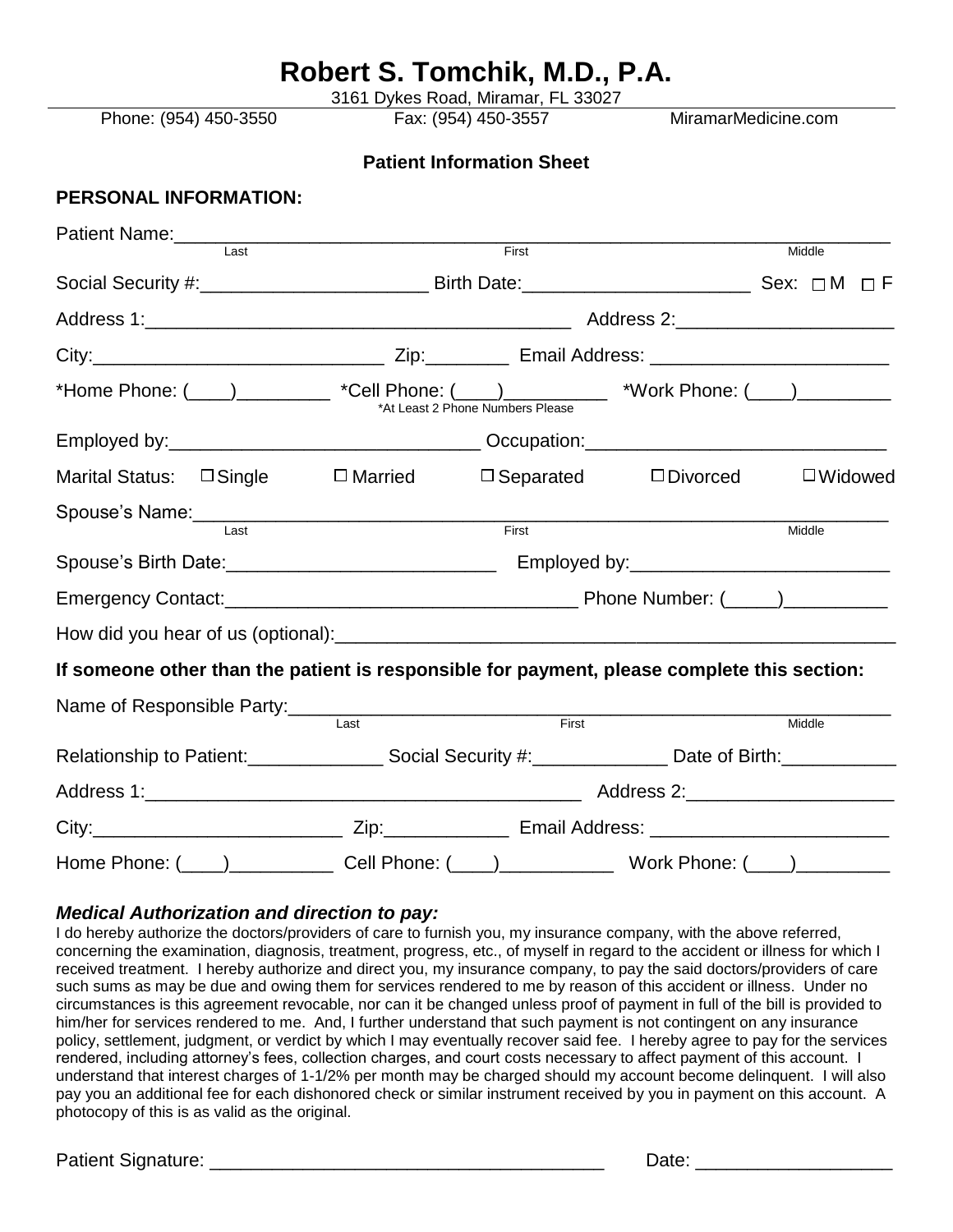It is helpful to gather information about your medical history for the physician to use in your examination. Please complete this form completely for the physician's review

| <b>1. CONTITUTIONAL SYMPTOMS</b>      |           |     | <b>8. CARDIOVASCULAR</b>                   |    |     |
|---------------------------------------|-----------|-----|--------------------------------------------|----|-----|
| Good general health lately            | No        | Yes |                                            | No | Yes |
| Recent weight change                  | No        | Yes | Chest pain or angina pectoris              | No | Yes |
|                                       | No.       | Yes |                                            | No | Yes |
|                                       | No        | Yes | Shortness of breath while walking          | No | Yes |
|                                       | No        | Yes | Swelling of feet, ankles or hands          | No | Yes |
| 2. INTEGUMENTARY (skin, breast)       |           |     | 9. RESPIRATORY                             |    |     |
|                                       | No        | Yes | Chronic or frequent coughs                 | No | Yes |
| Change in skin color                  | No        | Yes |                                            | No | Yes |
|                                       | No.       | Yes |                                            | No | Yes |
|                                       | No.       | Yes |                                            | No | Yes |
|                                       | No        | Yes |                                            |    |     |
| Breast discharge                      | No        | Yes | 10. MUSCULOSKELETAL                        |    |     |
|                                       |           |     |                                            | No | Yes |
| <b>3. NEUROLOGICAL</b>                |           |     | Joint stiffness or swelling                | No | Yes |
| Frequent or recurring headaches       | No.       | Yes | Weakness of muscles or joints              | No | Yes |
| Light headed or dizzy                 | No        | Yes |                                            | No | Yes |
| Convulsions or seizures               | No        | Yes |                                            | No | Yes |
| Numbness or tingling sensations       | No.       | Yes |                                            | No | Yes |
|                                       | No        | Yes |                                            | No | Yes |
|                                       | No        | Yes |                                            | No | Yes |
|                                       | No        | Yes |                                            |    |     |
|                                       | No        | Yes | <b>11. GASTROINTESTINAL</b>                |    |     |
|                                       |           |     |                                            | No | Yes |
| 4. HEMATOLOGIC/LYMPHATIC              |           |     | Change in bowel movements                  | No | Yes |
| Slow to heal after cuts               | No        | Yes |                                            | No | Yes |
|                                       | No.       | Yes |                                            | No | Yes |
| Bleeding or bruising tendency         |           | Yes |                                            |    | Yes |
|                                       | No.<br>No | Yes |                                            | No | Yes |
|                                       |           |     | Rectal bleeding or blood in stool          | No |     |
|                                       | No        | Yes |                                            | No | Yes |
| Enlarged glands                       | No        | Yes | Peptic ulcer (stomach or duodenal)         | No | Yes |
| <b>5. PSYCHIATRIC</b>                 |           |     | <b>12. GENITOURINARY</b>                   |    |     |
| Memory loss or confusion              | No        | Yes |                                            | No | Yes |
|                                       | No        | Yes | Burning or painful urination               | No | Yes |
|                                       | No        | Yes |                                            | No | Yes |
|                                       | No        | Yes | Incontinence or dribbling                  | No | Yes |
|                                       |           |     |                                            | No | Yes |
| <b>6. ENDOCRINE</b>                   |           |     |                                            | No | Yes |
| Glandular or hormone problem          | No.       | Yes |                                            | No | Yes |
|                                       | No        | Yes | <b>Female</b> – Pain with period           | No | Yes |
| <b>Diabetes</b>                       |           |     |                                            | No | Yes |
| (insulin or non insulin – circle one) | No.       | Yes |                                            | No | Yes |
| Excessive thirst or urination         | No.       | Yes |                                            | No | Yes |
| Heat or cold intolerance              | No.       | Yes | Age at the onset of menstruation           | No | Yes |
| Skin becoming dryer                   | No.       | Yes | Number of days menstruation lasts          | No | Yes |
| Change in hat or glove size           | No.       | Yes |                                            | No | Yes |
|                                       |           |     | Date of last menstrual period              | No | Yes |
| 7. Eyes, Ear, Nose, Mouth             |           |     | List all pregnancies with dates, weights,  |    |     |
| Hearing loss or ringing               | No.       | Yes | and problems (Please include miscarriages, |    |     |
| Earaches or drainage                  | No.       | Yes | terminations, and pre-term):               |    |     |
| Chronic sinus problem or rhinitis     | No.       | Yes |                                            |    |     |
|                                       | No        | Yes |                                            |    |     |
|                                       | No.       | Yes |                                            |    |     |
|                                       | No.       | Yes |                                            |    |     |
|                                       |           |     |                                            |    |     |
| Sore throat or voice change           | No.       | Yes |                                            |    |     |
| Swollen glands in neck                | No.       | Yes |                                            |    |     |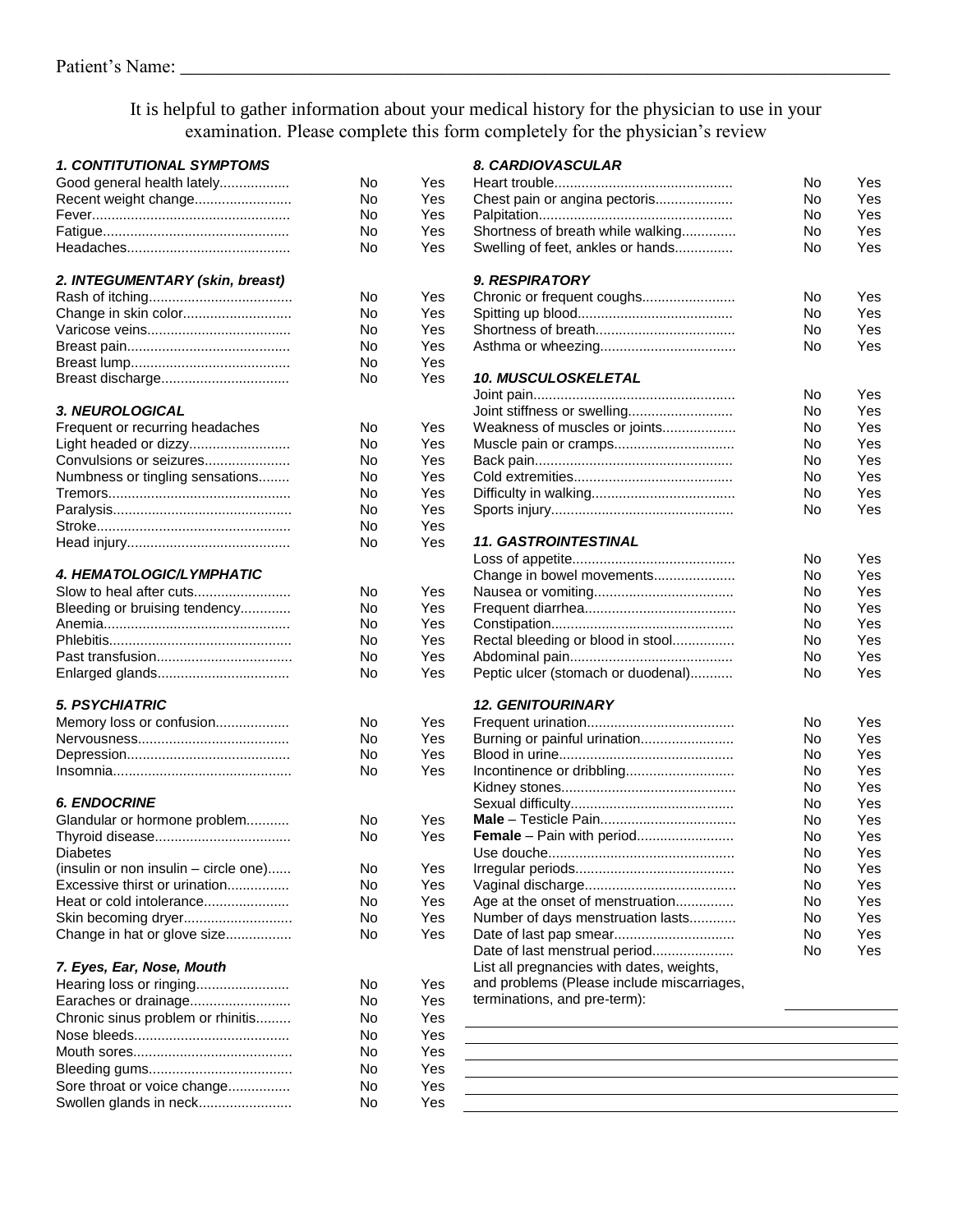### *ALLERGIC/IMMUNOLOGIC*

| History of reaction to:                    |                                                       |                            |                    |          |                                     |                             |
|--------------------------------------------|-------------------------------------------------------|----------------------------|--------------------|----------|-------------------------------------|-----------------------------|
| Medication                                 |                                                       | No                         | Yes                |          |                                     |                             |
|                                            |                                                       |                            |                    |          |                                     |                             |
| Other                                      |                                                       | No                         | Yes                |          |                                     |                             |
| <b>Past Medical History</b>                |                                                       |                            |                    |          |                                     |                             |
|                                            | Previous Hospitalizations/Surgeries/Serious Injuries: |                            |                    |          |                                     | Medications:                |
|                                            |                                                       |                            |                    |          |                                     |                             |
|                                            |                                                       |                            |                    |          |                                     |                             |
|                                            |                                                       |                            |                    |          |                                     |                             |
|                                            |                                                       |                            |                    |          |                                     |                             |
|                                            |                                                       |                            |                    |          |                                     |                             |
|                                            |                                                       |                            |                    |          |                                     |                             |
|                                            |                                                       |                            |                    |          |                                     |                             |
|                                            |                                                       |                            |                    |          |                                     |                             |
|                                            |                                                       |                            |                    |          |                                     |                             |
|                                            |                                                       |                            |                    |          |                                     |                             |
|                                            |                                                       |                            |                    |          |                                     |                             |
|                                            |                                                       |                            |                    |          |                                     |                             |
| Patient social history:<br>Marital status: | $\Box$ Single                                         | $\Box$ Married             | $\Box$ Separated   |          | $\Box$ Divorced                     | $\Box$ Widowed              |
| Use of alcohol:                            | $\Box$ Never                                          | $\Box$ Rarely              | $\Box$ Moderate    |          | $\Box$ Daily                        |                             |
| Use of tobacco:                            | $\Box$ Never                                          | $\Box$ Previously but quit |                    |          | □ Current packs per day: __________ |                             |
| Use of drugs:                              | $\Box$ Never                                          | □ Type/Frequency:          |                    |          |                                     |                             |
| Exposure to:                               | $\Box$ Fumes                                          | $\square$ Dust             | $\square$ Solvents |          | □ Air-borne<br>particles            | $\square$ Noise             |
|                                            | History of domestic violence:Verbal                   |                            |                    | Physical |                                     | Other:                      |
| <b>Family medical history:</b>             |                                                       |                            |                    |          |                                     |                             |
|                                            |                                                       | Age                        |                    |          | <b>Diseases</b>                     | If Deceased, Cause of Death |
| Father                                     |                                                       |                            |                    |          |                                     |                             |
| Mother                                     |                                                       |                            |                    |          |                                     |                             |
| Siblings                                   |                                                       |                            |                    |          |                                     |                             |

Spouse

Children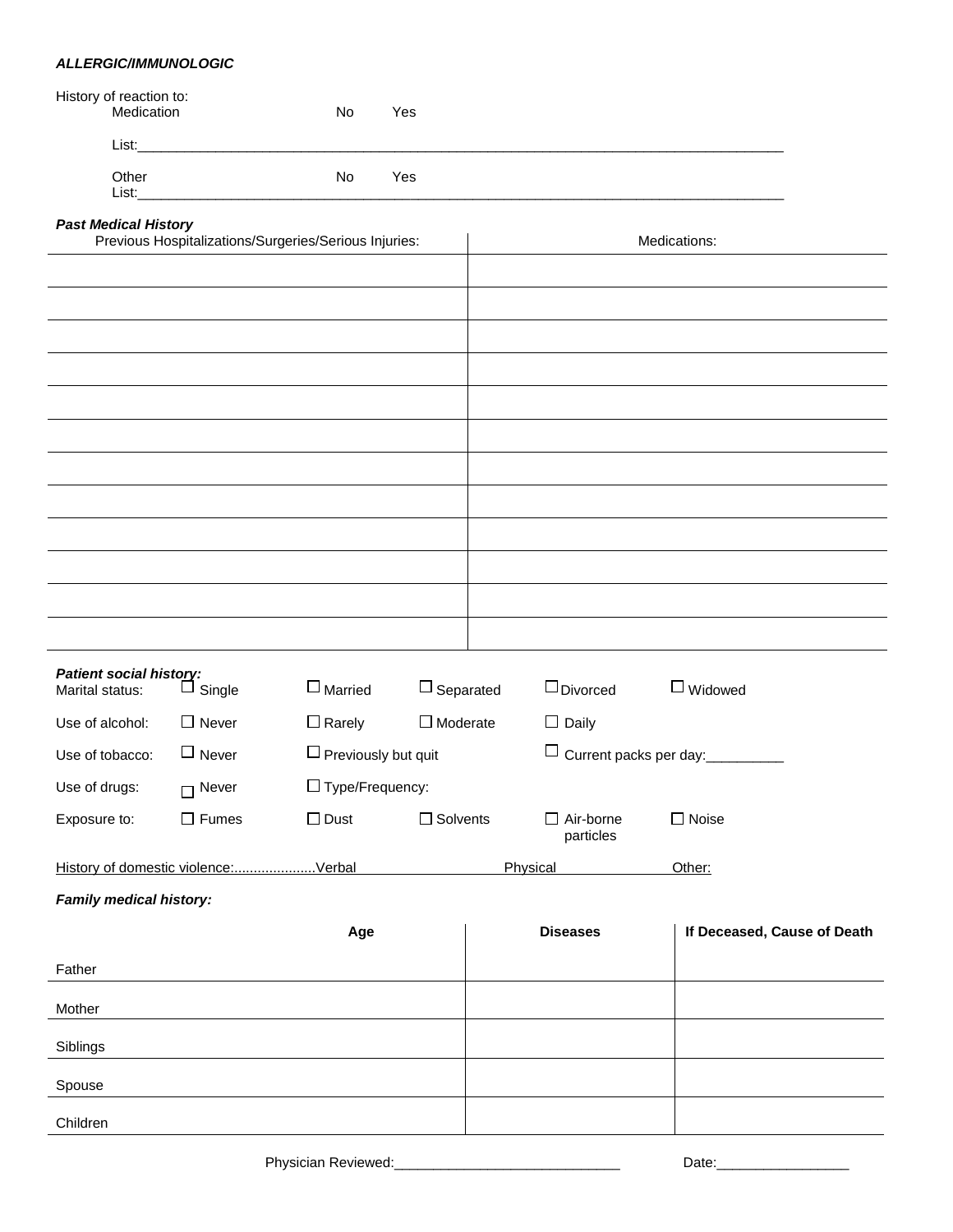3161 Dykes Road, Miramar, FL 33027

Phone: (954) 450-3550 Fax: (954) 450-3557 MiramarMedicine.com

#### **Payment Policy**

Thank you for choosing us as your primary care provider. We are committed to providing you with quality and affordable health care. Because some of our patients have had questions regarding patient and insurance responsibility for services rendered, we have been advised to develop this payment policy. Please read it, ask us any questions you may have, and sign in the space provided. A copy will be provided to you upon request.

**1. Insurance.** We participate in most insurance plans, including Medicare. If you are not insured by a plan we do business with, payment in full is expected at each visit. If you are insured by a plan we do business with but do not have an up-todate insurance card, payment in full for each visit is required until we can verify your coverage. Knowing our insurance benefits is your responsibility. Please contact your insurance company with any questions you may have regarding your coverage.

**2. Co-payments and deductibles.** All co-payments and deductibles must be paid at the time of service. This arrangement is part of your contract with your insurance company. Failure on our part to collect co-payments and deductibles from patients can be considered fraud. Please help us in upholding the law by paying your co-payment at each visit.

**3. Non-covered services.** Please be aware that some – and perhaps all – of the services you receive may be noncovered or not considered reasonable or necessary by Medicare or other insurers. You must pay for these services in full at the time of the visit.

**4. Proof of insurance.** All patients must complete our patient information form before seeing the doctor. We must obtain a copy of your driver's license and current valid insurance to provide proof of insurance. If you fail to provide us with the correct insurance information in a timely manner, you may be responsible for payment of the balance of a claim.

**5. Claims submission.** We will submit your claims and assist you in any way we reasonably can to help get your claims paid. Your insurance company may need you to supply certain information directly. It is your responsibility to comply with their request. Please be aware that the balance of your claim is your responsibility whether or not your insurance company pays your claim. Your insurance benefit is a contract between you and your insurance company; we are not party to that contract.

**6. Coverage changes.** If your insurance changes, please notify us before your next visit so we can make the appropriate changes to help you receive your maximum benefits. If your insurance company does not pay your claim in 45 days, the balance will automatically be billed to you.

**7. Nonpayment.** If your account is over 90 days past due, you will receive a letter stating that you need to pay your account in full. Partial payments will not be accepted unless otherwise negotiated. Please be aware that if a balance remains unpaid, we may refer your account to a collection agency and you and your immediate family members may be discharged from this practice. If this is to occur, you will be notified by regular and certified mail that you have 30 days to find alternative medical care. During that 30-day period, our physician will only be able to treat you on an emergency basis.

**8. Missed appointments.** Our policy is to charge for missed appointments not canceled within a reasonable amount of time. These charges will be your responsibility and billed directly to you. Please help us to serve you better by keeping your regularly scheduled appointment.

Our practice is committed to providing the best treatment to our patients. Our prices are representative of the usual and customary charges for our area.

\_\_\_\_\_\_\_\_\_\_\_\_\_\_\_\_\_\_\_\_\_\_\_\_\_\_\_\_\_\_\_\_\_\_\_\_\_\_\_\_\_\_\_\_\_\_\_\_\_\_\_\_\_\_\_\_\_\_\_\_\_\_\_\_\_\_\_\_\_\_\_\_\_\_\_\_\_\_\_\_\_\_\_\_\_\_\_\_\_\_\_\_\_\_\_\_\_\_\_\_\_\_\_\_\_\_\_

Thank you for understanding our payment policy. Please let us know if you have any questions or concerns.

I have read and understand the payment policy and agree to abide by its guidelines: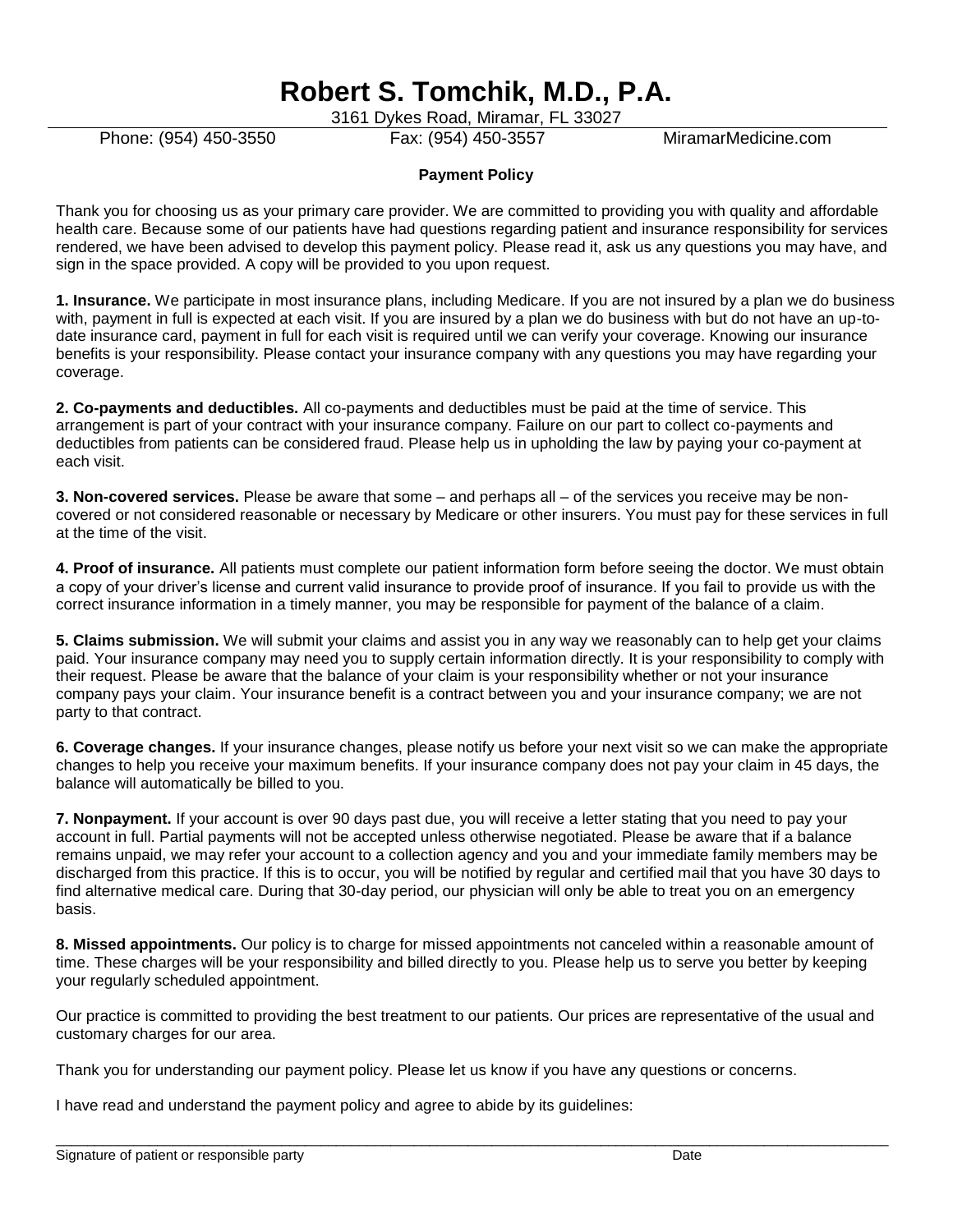3161 Dykes, Miramar, FL 33027

Phone: (954) 450-3550 Fax: (954) 450-3557 MiramarMedicine.com

#### **LIVING WILL**

This Declaration is made this \_\_\_\_\_\_\_\_\_\_\_\_\_\_\_ day of \_\_\_\_\_\_\_\_\_\_\_\_\_\_\_\_\_, 20\_\_\_\_\_\_\_\_\_. I, \_\_\_\_\_\_\_\_\_\_\_\_\_\_\_\_\_\_\_\_\_\_\_\_\_\_\_\_\_, willfully and voluntarily make known my desire that my dying not be artificially prolonged under the circumstances set forth below, and I do hereby declare:

If at any I have a terminal condition and if my attending or treating physician and another consulting physician have determined that there is no medical probability of my recovery from such condition, I direct that life prolonging procedures be withheld or withdrawn when the application of such procedures would serve only to prolong artificially the process of dying, and that I be permitted to die naturally with only the administration of medicine or the performance of any medical procedure deemed necessary to provide me with comfort care or to alleviate pain.

It is my intention that this declaration be honored by my family and physician as the final expression of my legal right to refuse medical or surgical treatment and to accept the consequences for such refusal.

In the event that I have been determined to be unable to provide express and informed consent regarding the withholding, withdrawal, or continuation of life prolonging procedures, I wish to designate, as my surrogate to carry out the provision of this declaration:

| Name:    |  |  |
|----------|--|--|
|          |  |  |
| Address: |  |  |
| Phone:   |  |  |

I understand the full import of this declaration, and I am emotionally and mentally competent to make this declaration.

\_\_\_\_\_\_\_\_\_\_\_\_\_\_\_\_\_\_\_\_\_\_\_\_\_\_\_\_\_\_\_\_\_\_\_\_\_\_\_\_\_\_\_\_\_\_\_\_\_\_\_\_\_\_\_\_\_\_\_\_\_\_\_\_\_\_\_\_\_\_\_\_\_\_\_\_\_\_\_\_\_\_\_\_\_\_\_\_\_\_\_\_\_\_\_\_\_

\_\_\_\_\_\_\_\_\_\_\_\_\_\_\_\_\_\_\_\_\_\_\_\_\_\_\_\_\_\_\_\_\_\_\_\_\_\_\_\_\_\_\_\_\_\_\_\_\_\_\_\_\_\_\_\_\_\_\_\_\_\_\_\_\_\_\_\_\_\_\_\_\_\_\_\_\_\_\_\_\_\_\_\_\_\_\_\_\_\_\_\_\_\_\_\_\_

Additional instructions (optional):

| Signed  |         |
|---------|---------|
| Witness | Witness |
| Address | Address |
| Phone   | Phone   |

Note 1: At least one of the above witnesses is neither a spouse nor a blood relative of the Declarant. Note 2: It is the responsibility of the Declarant to provide for notification to his attending physician that this Declaration has been made.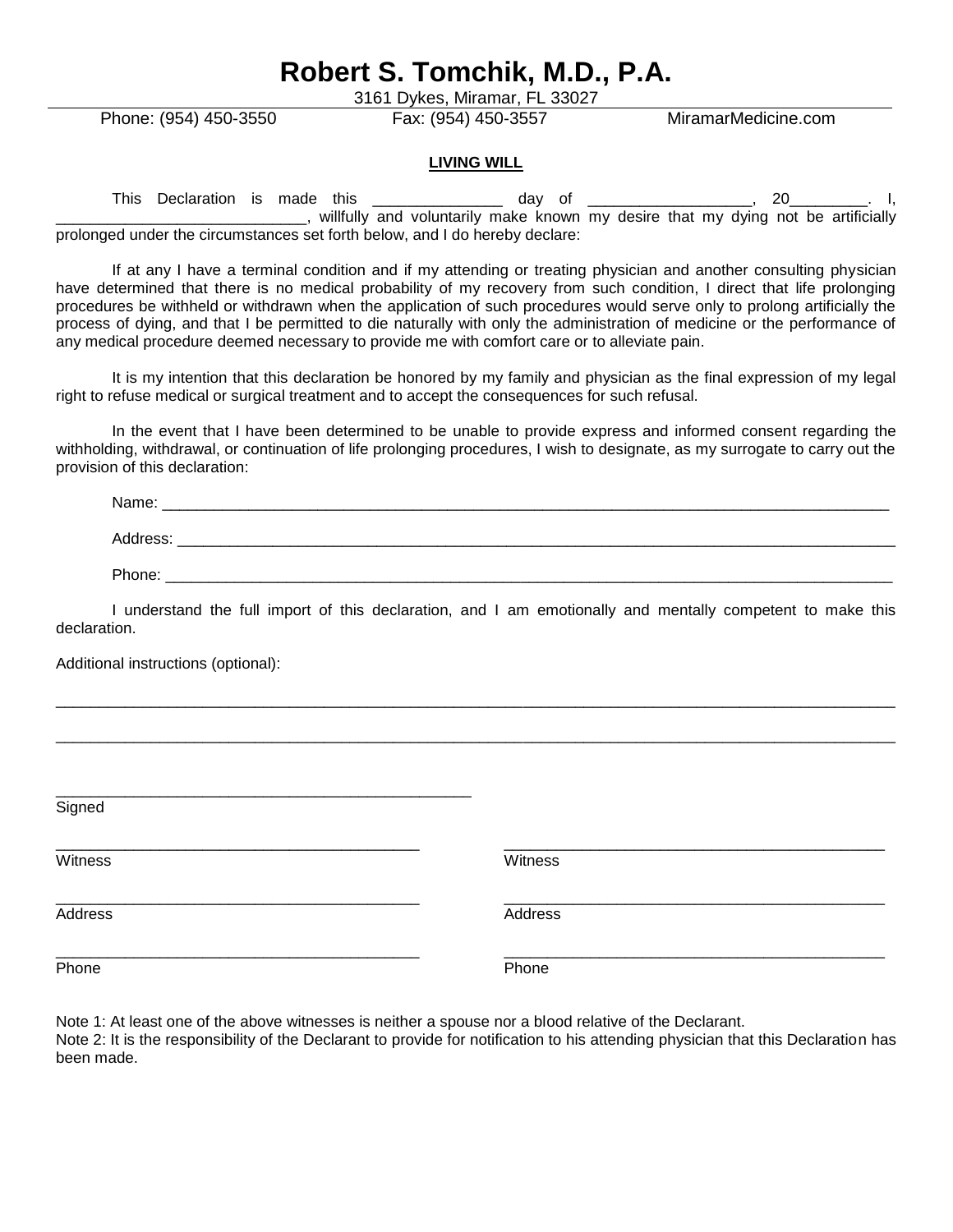THIS NOTICE DESCRIBES HOW MEDICAL INFORMATION ABOUT YOU MAY BE USED AND DISCLOSED AND HOW YOU CAN GET ACCESS TO THIS INFORMATION. PLEASE REVIEW IT CAREFULLY.

This notice of Privacy Practices describes how we may use and disclose your protected health information (PIP) to carry out treatment, payment or health care operations (TPO), and for other purposes that are permitted or required by law. It also describes your right to access and control your protected health information. "Protected health information" is information about you, including demographic information, that may identify you and that related to your past, present, or future physical or mental health conditions and related health care services.

#### Uses and Disclosures of Protected Health Information

Your protected health information may be used and disclosed to your physician, our office staff, and others outside of our office that are involved in your care and treatment for the purpose of providing healthcare services to you, to pay your healthcare bills, to support the operation of the physician's practice, and any other uses required by law.

Treatment: We will use and disclose your protected health information to provide, coordinate, or manage your healthcare and any related services. This includes the coordination or management of your healthcare with a third party. For example, we would disclose your protected health information, as necessary, to a home health agency that provides care to you. Or, for example, your protected health information may be provided to a physician to whom you have been referred, to ensure that the physician has the necessary information to diagnose or treat you.

Payment: Your protected health information will be used, as needed, to obtain payment for your healthcare services. For example, obtaining approval for a hospital stay may require that your relevant protected health information be disclosed to the health plan to obtain approval for the hospital admission.

Healthcare Operations: We may use or disclose, as needed, your protected health information in order to support the business activities of your physician's practice. These activities include, but are not limited to, quality assessment activities, employee review activities, training of a medical student, licensing, and conducting or arranging for other activities. For example, we may disclose your protected health information to medical school students that are volunteering at our office. In addition, we may use a sign-in sheet at the registration desk where you will be asked to sign your name and indicate your physician. We may also call you by name in the waiting room when your physician is ready to see you. We may use or disclose your protected health information, as necessary, to contact you to remind you of your appointment.

We may use or disclose your protected health information in the following situation without your authorization. These situations include: as required by law: public health issues as required by law, communicable diseases, health oversight, abuse or neglect, Food and Drug Administration requirements, legal proceedings, law enforcement, coroner's, funeral directors, organ donation, research, criminal activity, military activity and national security, worker's compensation, inmates, required uses and disclosures. Under the law we must make disclosures to you, and when required by the Secretary of the Department of Health and Human Services to investigate or determine our compliance with the requirements of Section 164.500.

Other permitted and required uses and disclosures will be made only with only with your consent, authorization or opportunity to object unless required by law.

You may revoke this authorization, at any time, in writing, except to the extent that your physician or the physician's practice has taken an action in reliance on the use or disclosure indicated in the authorization.

#### Your Rights

The following is a statement of your rights with respect to your protected health information.

You have the right to inspect and copy your protected health information. Under federal law, however, you may not inspect or copy the following record: psychotherapy notes, information compiled in reasonable anticipation of, or use in, a civil, criminal, or administrative action or proceeding, and protected health information that is subject to law that prohibits access to protected health information.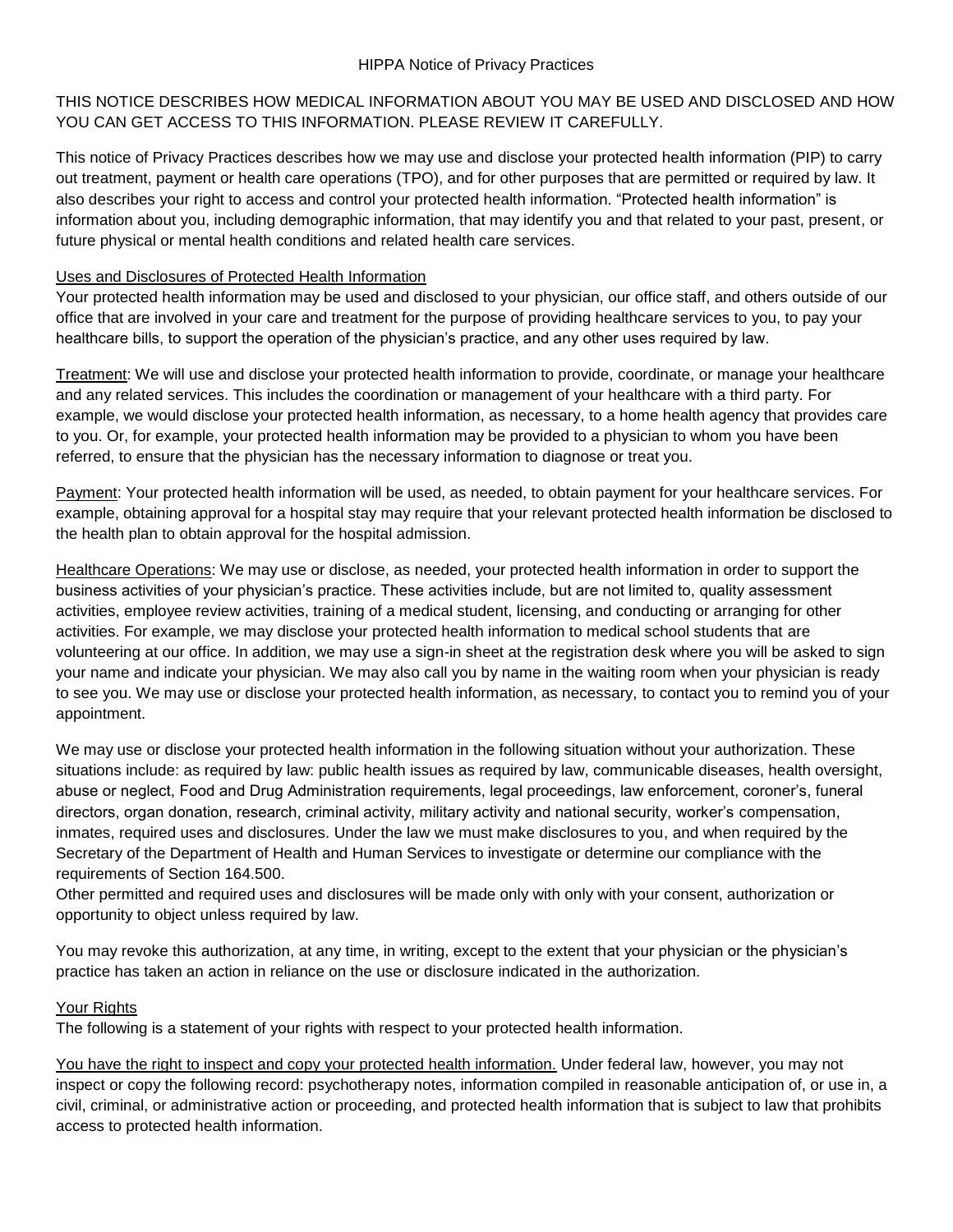You have the right to request a restriction of your protected health information. This means you may ask or request us not to use any part of your protected health information. For example, to not disclose to family members or friends who be involved in your care or for notification purposes as described in this Notice of Privacy Practice. Your request must state the specific restriction to apply.

Your Physician is not required to a restriction that you request. If the physician believes it is in your best interest to permit use and disclosure of your protected health information, your protected health information will not be restricted. You then have the right to use another healthcare professional.

You have the right to request to receive confidential communications for us by alternative means or at an alternative location. You have the right to obtain a paper copy of this notice from us, upon request, even if you have accepted this notice alternatively, i.e. electronically.

You have the right to receive an accounting of certain disclosures we have made, if any, of your protected health information.

You may have the right to have your physician amend your protected health information. If we deny your request for amendment, you have the right to file a statement for disagreement with us, and we may prepare a rebuttal to your statement and will provide you with a copy of any such rebuttal.

You have the right to receive an accounting of certain disclosures we have had, if any, of your protected health information.

We receive the right to change the terms of this notice and will inform you of any changes. You then have the right to object or withdraw as provided in this notice.

#### **Complaints**

You may complain, to us or to the Secretary of Health and Human Services, if your privacy rights have been violated by us. You may file a complaint with us by notifying our privacy contact of your complaint. We will not retaliate against you for filing a complaint.

The notice was published and becomes effective on/or before April 14, 2003.

We are required by law to maintain the privacy of individuals, and to provide them with this notice of our legal duties and privacy practices with respect to protected health information. If you have any objections to this form, please ask to speak with our HIPAA Compliance Officer in person or by phone at our Main Phone Number.

Signature below is only an acknowledgment, that you have received this Notice of our Privacy Practices:

| Print Name: |  |  |
|-------------|--|--|
|             |  |  |

| ~  | - |
|----|---|
| ان |   |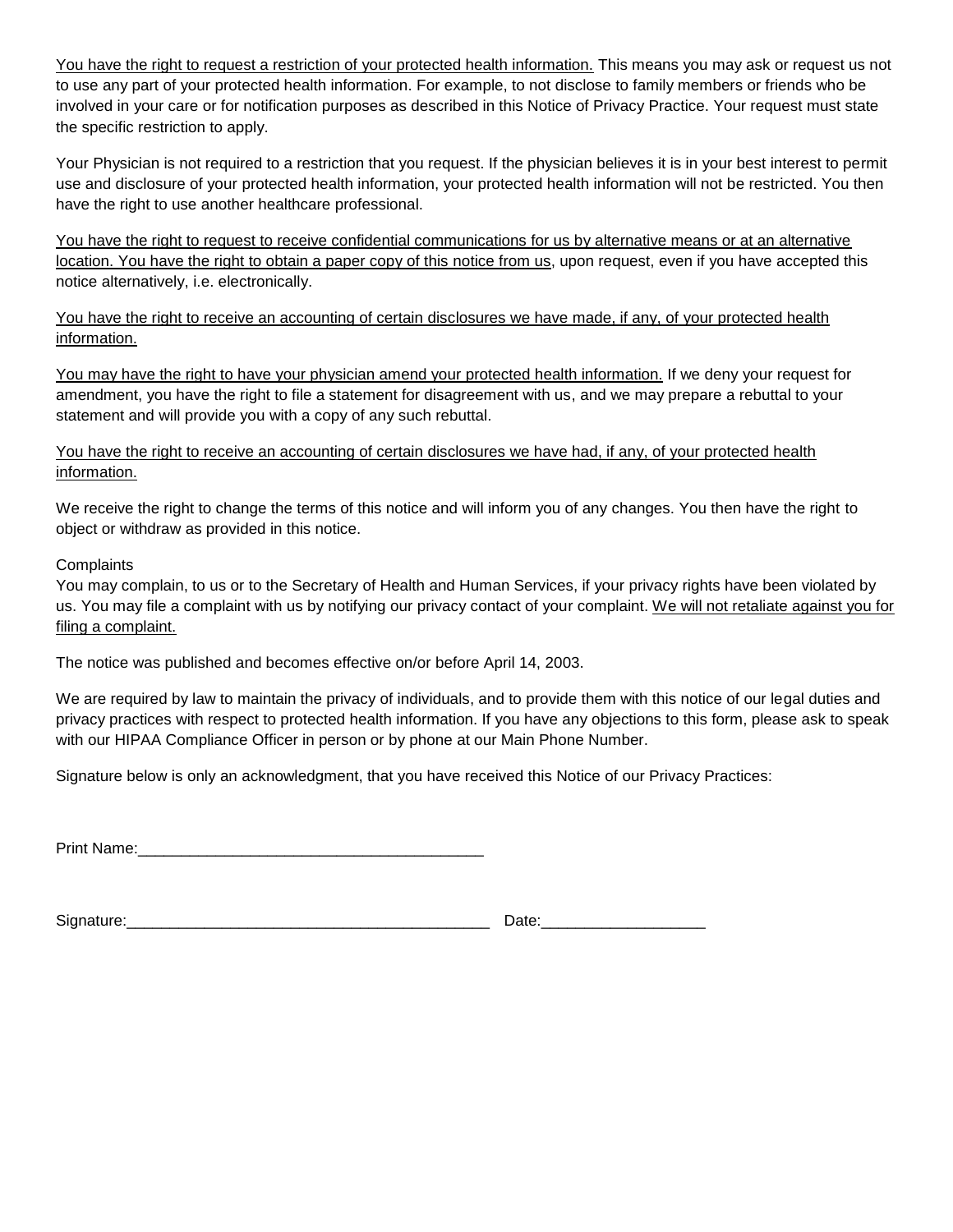3161 Dykes, Miramar, FL 33027

Phone: (954) 450-3550 Fax: (954) 450-3557 MiramarMedicine.com

Patient Bill of Rights

A patient has the right to be treated with courtesy and respect, with appreciation of his or her individual dignity, and with protection of his or her need for privacy.

A patient has the right to a prompt and reasonable response to questions and requests.

A patient has the right to know who is providing medical services and who is responsible for his or her care.

A patient has the right to know what patient support services are available, including whether an interpreter is available if he or she does not speak English.

A patient has the right to know what rules and regulations apply to his or her conduct.

A patient has the right to be given by the health care provider information concerning diagnosis, planned course of treatment, alternatives, risks, and prognosis.

A patient has the right to refuse any treatment, except as otherwise provided by law.

A patient has the right to be given, upon request, full information and necessary counseling on the availability of known financial resources for his or her care.

A patient who is eligible for Medicare has the right to know, upon request and in advance of treatment, whether the health care provider or health care facility accepts the Medicare assignment rate.

A patient has the right to receive, upon request, prior to treatment, a reasonable estimate of charges for medical care.

A patient has the right to receive a copy of a reasonably clear and understandable, itemized bill and, upon request, to have the charges explained.

A patient has the right to impartial access to medical treatment or accommodations, regardless of race, national origin, religion, physical handicap, or source of payment.

A patient has the right to treatment for any emergency medical condition that will deteriorate from failure to provide treatment.

A patient has the right to know if medical treatment is for purposes of experimental research and to give his or her consent or refusal to participate in such experimental research.

A patient has the right to express grievances regarding any violation of his or her rights, as stated in Florida law, through the grievance procedure of the health care provider or health care facility which served him or her and to the appropriate state licensing agency.